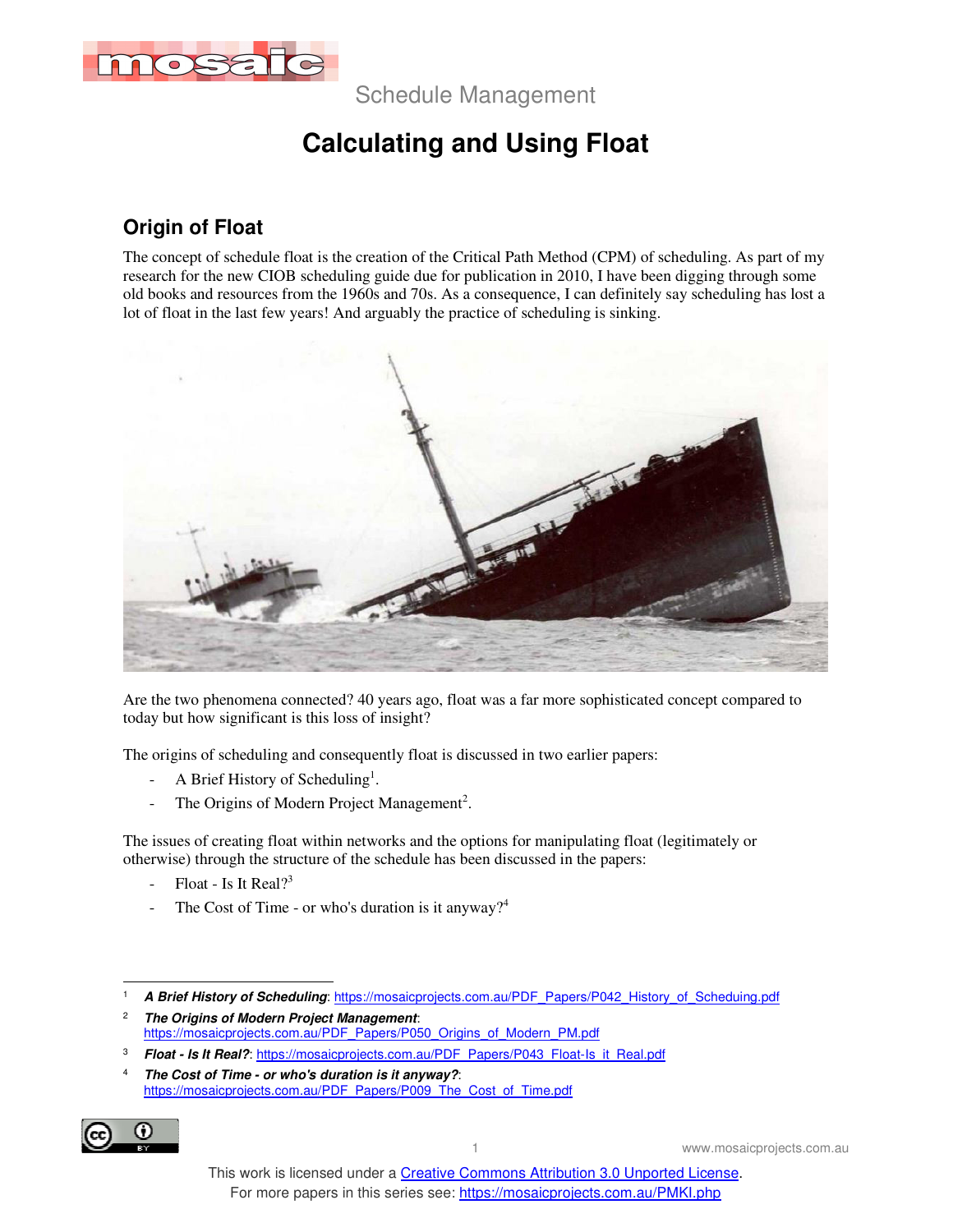# Schedule Management



The purpose of this paper is to support the concepts discussed in these earlier papers by analysing the various types of float that have been defined in the last 50 years and considering how they may be used in modern scheduling practice.

CPM scheduling originated in the late 1950s as a computer-based process using the Activity-on- Arrow (or ADM) technique with its roots in linear programming and operational research. Most of the initial work on float was based on ADM schedules and constrained by the limitations of early mainframe computers in the days of punch cards and tabulating machines. In the late 1960s Dr. John Fondahl's precedence networking (PDM) came to prominence, initially as a 'noncomputer' approach to scheduling which sought to simplify calculations, and later as a computer-based methodology. Consequently, PDM has never had the same disciplined view of float as ADM which may be detrimental to the practice of scheduling today.

### **Float in ADM Networks**

The biggest difference between ADM networks and PDM networks is the importance of the events (nodes) at the beginning and end of each activity.

#### **Events and Activities:**

Structurally, the key feature of an ADM network is that the Start Event (i) for the activity in focus in Figure 1 is the end event (j) for the preceding activities and also the start event for the second activity shown angling downwards. Similarly, the end event (j) for the activity in focus is the start event for the succeeding activities. Events occupy no time. The Event Early (EE) and Event Late (EL) times are calculated from time analysis as follows:

- **Forward Pass**: An event is not achieved until all of its preceding activities are complete. Consequently:  $EE =$  the latest early finish of its preceding activities. An activity cannot start until its preceding event is achieved.
- **Back Pass:** The Event Late (EL) time is the earliest of the late start times for its succeeding activities.

#### **ADM float Calculations**

In an Activity on Arrow network, the computers calculate data for both the events at the end of the arrows and the activity itself (the arrow). As a consequence, a rich data set is available to define:

- the scheduling flexibility at the start of the activity,
- the scheduling flexibility of the activity itself and
- the scheduling flexibility at the end of the activity.

The options are outlined in Figure 1 below. In this portion of a network, the two events are fixed by activities other than the one in focus; ie, you could remove the activity and the schedule times for the events would not change (this is necessary to allow all of the float types to be visible – Figure 1 is not to scale).

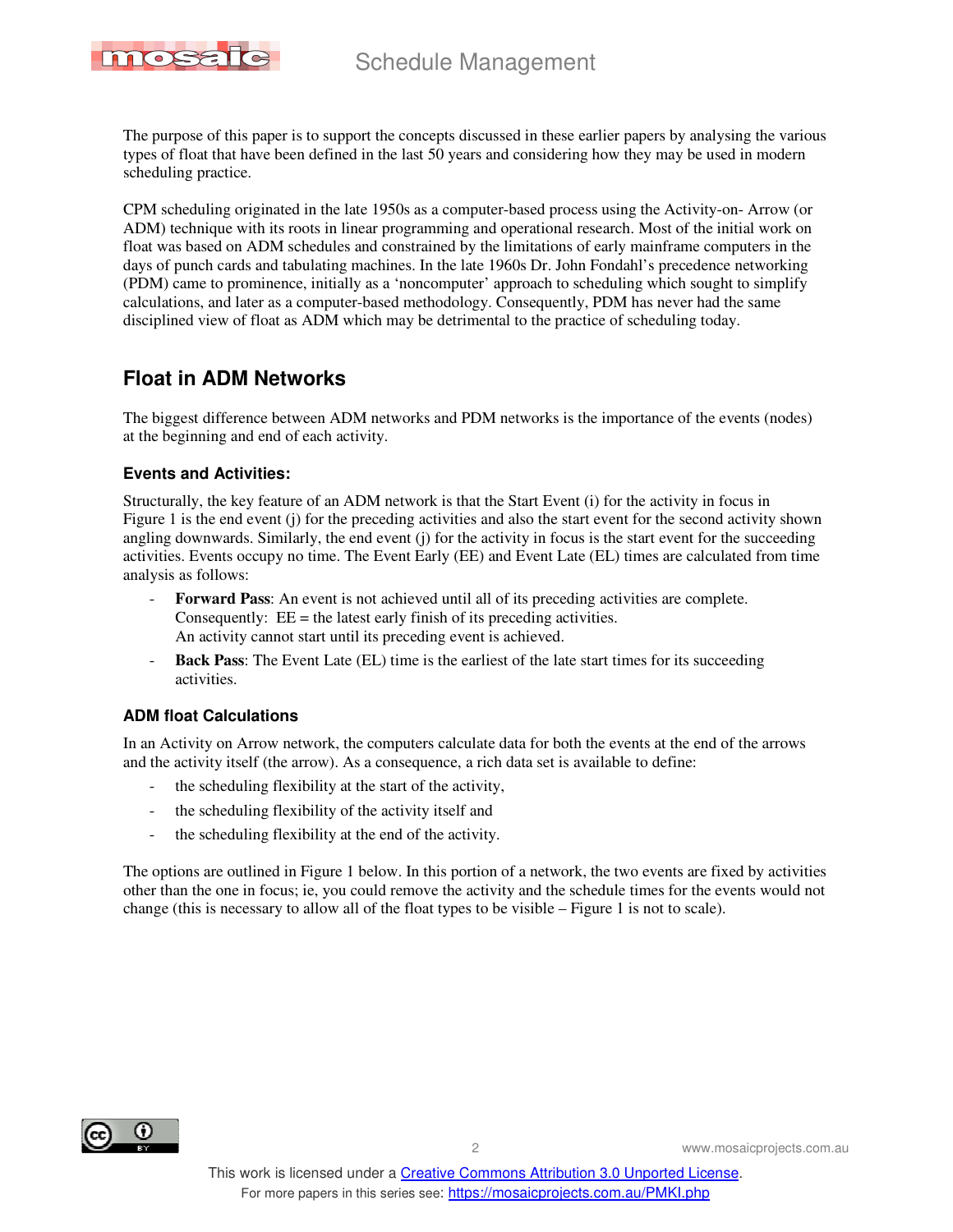





The calculations of the Event Slack times are:

- Start Event Slack:  $EL EE = 20 15 = 5$
- End Event Slack:  $EL EE = 38 31 = 7$

The calculations of the activity's Early and Late, Start and Finish Times are a factor of the event start and finish times shown in the diagram and the activity's duration:

- Early Start Time  $(EST) = EE(i) = 15$
- Early Finish Time (EFT) =  $EST + Dur = 15 + 10 = 25$
- Late Finish Time  $(LFT) = EL(j) = 38$
- Late Start Time  $(LST) = LFT Dur = 38 10 = 28$

If the activity is scheduled at its Early Start Time (EST) Free Float Early and Total Float can be calculated:

- Total Float (TF): The time the activity can be delayed without delaying the end of the schedule or an imposed constraint.  $TF = LFT - EST - Dur = 38 - 15 - 10 = 13$
- Free Float Early (FFE): The time the activity can be delayed without delaying the start of any succeeding activity (this is determined by the EE of the (j) node). FFE = EE(j) - EFT =  $31 - 25 = 6$

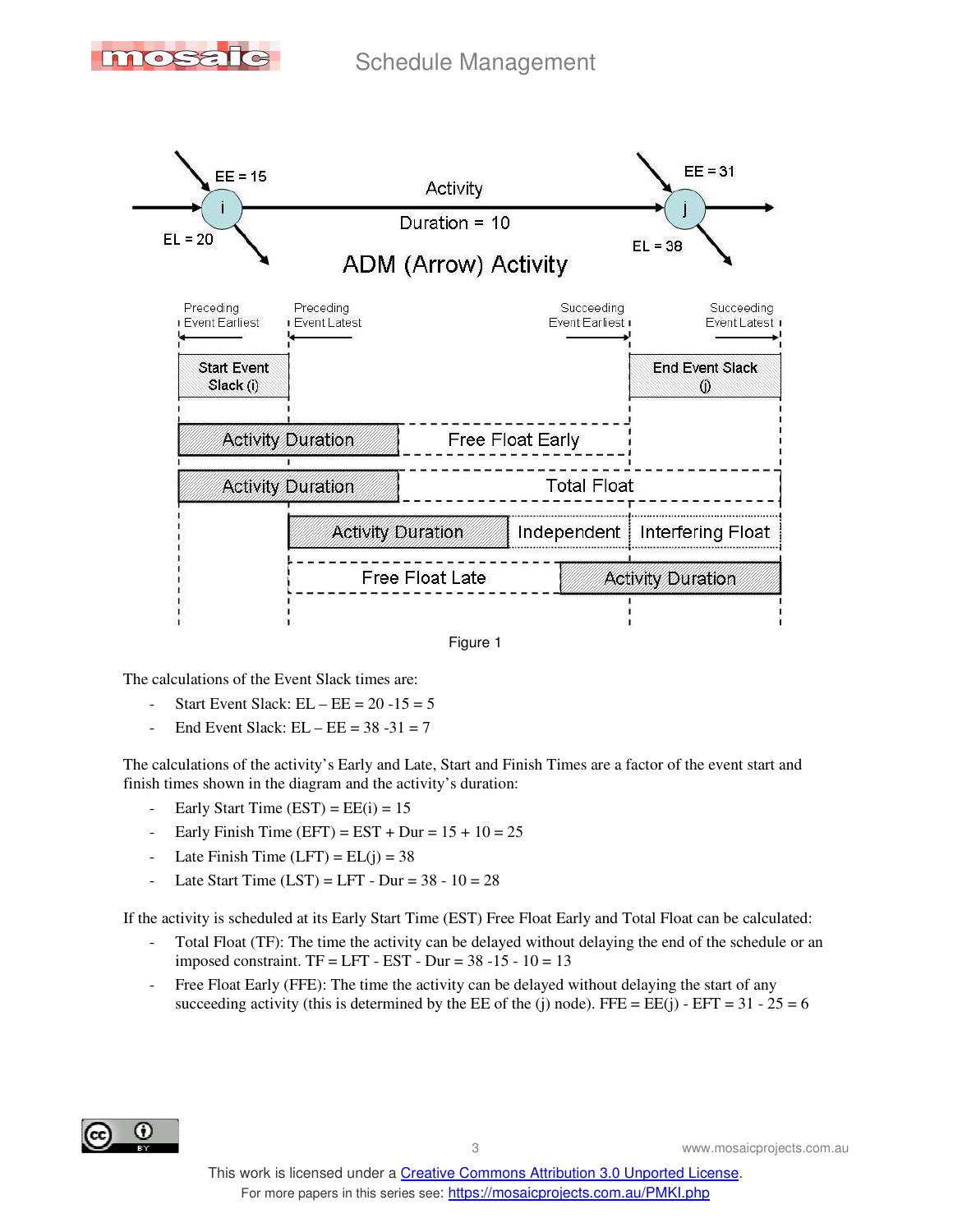

Three other types of float were considered/calculated<sup>5</sup>:

- Independent Float (IF): The amount of scheduling flexibility available on the activity without displacing any other activity (before or after). It is the float available to the activity regardless of the timing of either node. This is calculated as  $EE(i)$  -  $EL(i)$  - Dur: IF = 31 - 20 - 10 = 1
- Free Float Late (FFL): The amount of scheduling flexibility available on the activity when every operation is scheduled at its latest possible time. This is the 'free float' used for resource levelling on the 'back pass'.
- Interfering Float: This is the same value as End Event Slack but calculated as TF FF. The reason Interfering Float was calculated was so that it was part of the activity record (with punch cards, etc it was very difficult to include data from different record types in a report).



#### **Free Float Late (FFL) – the ICL Alternative**

The representation of FFL used in Figure 1 is based on the published work of H.S. (Sam) Woodgate<sup>5</sup>. The British computer company ICL (now part of Fujitsu) developed a range of mainframe and mini computer scheduling tools from the 1960s through to the early 1980s. The ICL Pert programs used a different definition for FFL based on all activities being scheduled at their preceding event late time EL(i). The ICL version of FFL is shown in Figure 2.

The calculation of the value of FFL would yield the same value in both the Woodgate and ICL representations; The calculation is:  $FFL = EL(j) - EL(i) - Dur$ :  $FFL = 38 - 20 - 10 = 8$ 

The only difference between ICL and Woodgate is the positioning of the activity and consequently the float in the diagrams.

#### **Negative Float**

Negative float is created when the earliest times an activity or event can occur are later than an imposed constraint. In this circumstance, the late dates calculated during the back pass are earlier then the early dates. From a practical viewpoint this tells the scheduler the schedule logic needs modification or the constraint

 $\overline{a}$ 5 *Planning by Network.* H.S. Woodgate. Brandon/Systems Press, New York. 1964

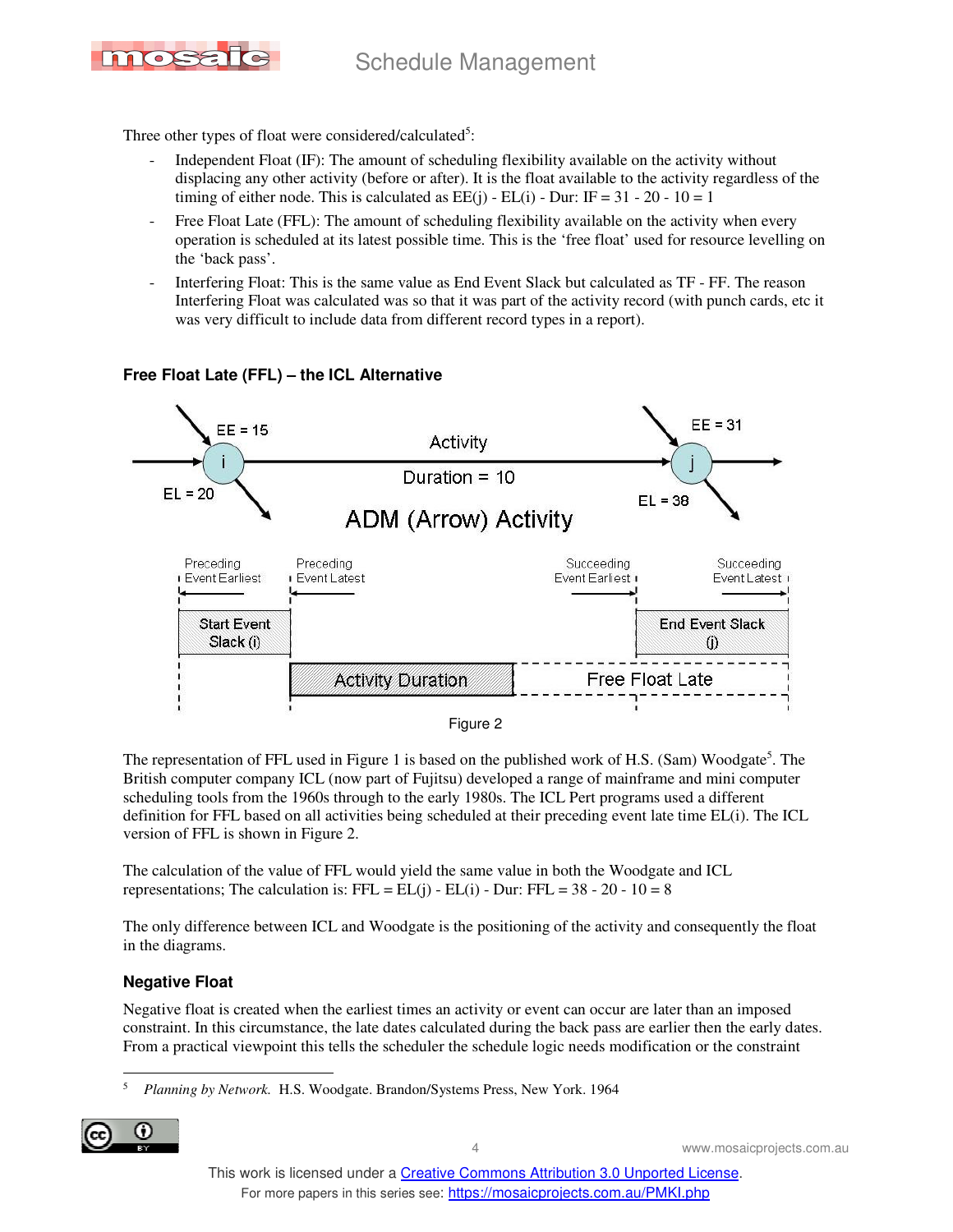

will not be met. Whilst theoretically negative float can be calculated for any of the floats described above, in practice it is only calculated for Total Float and Event Slack.

## **Float in PDM Networks**

Precedence networks position the activities on the 'node' (ie, the event in an arrow network) and connect the activities with 'arrows' called links. The PDM methodology does not attempt to calculate any values for its links; each link merely defines a logical relationship between two activities $6$ .

However, given links can be connected to or from the start and the end of a precedence activity, the issues of the existence of pseudo start and end events independent of the activity duration remain; refer Figure 3. But whereas Arrow diagrams had discrete components and precise rules as to how these were calculated, the PDM methodology has never defined an agreed set of calculations to deal with the same issues.



#### **Logical Inconsistencies**

As previously mentioned, the use of links other than Finish-to-Start can cause unexpected problems. Figure 4 below represents the dry walling work on Level 5 of a high-rise block of units (one complete floor):

- Task A is the erection of the framing. This 10-day activity involves 2 days to set out the walls and fix the head and floor tracks and 8 days to fix the rest of the studs and frames
- Task B is the in-wall services rough-in. This involves a total of 3 days' work by electricians, plumbers and others to run their pipes and cables inside the wall ready to connect to fixtures and fittings at a later date. This task can start 4 days after Task A has started (this allows time for the framers to have installed around 25% of the studwork) but cannot finish until 1 day after all of the framing is installed. By its nature this work is intermittent requiring several short visits to the floor by each of the services trades.
- Task C is the fixing of the wall sheeting. This can start one day after the 'in-wall services rough-in' has started and needs 3 days to finish after the last of the services are installed in the wall. The three days allows sufficient time to fix the last sheets, finish setting the joints and on the final day complete the sanding of the joints. However, fixing, setting and sanding the wall sheeting will take 12 days overall. Progress on the wall sheeting is only partly dependent on the in-wall services because not every wall has services inside it and as long as the service trades have access to one side of the walls where there are internal services, the sheeting can be installed on the other. The sheeting also needs at least 3 days after the completion of the framing (Task A) before it can finish.

 $\overline{a}$ 6 For more on links see, **Links, Lags & Ladders**: https://mosaicprojects.com.au/PDF-Gen/Links\_Lags\_Ladders.pdf

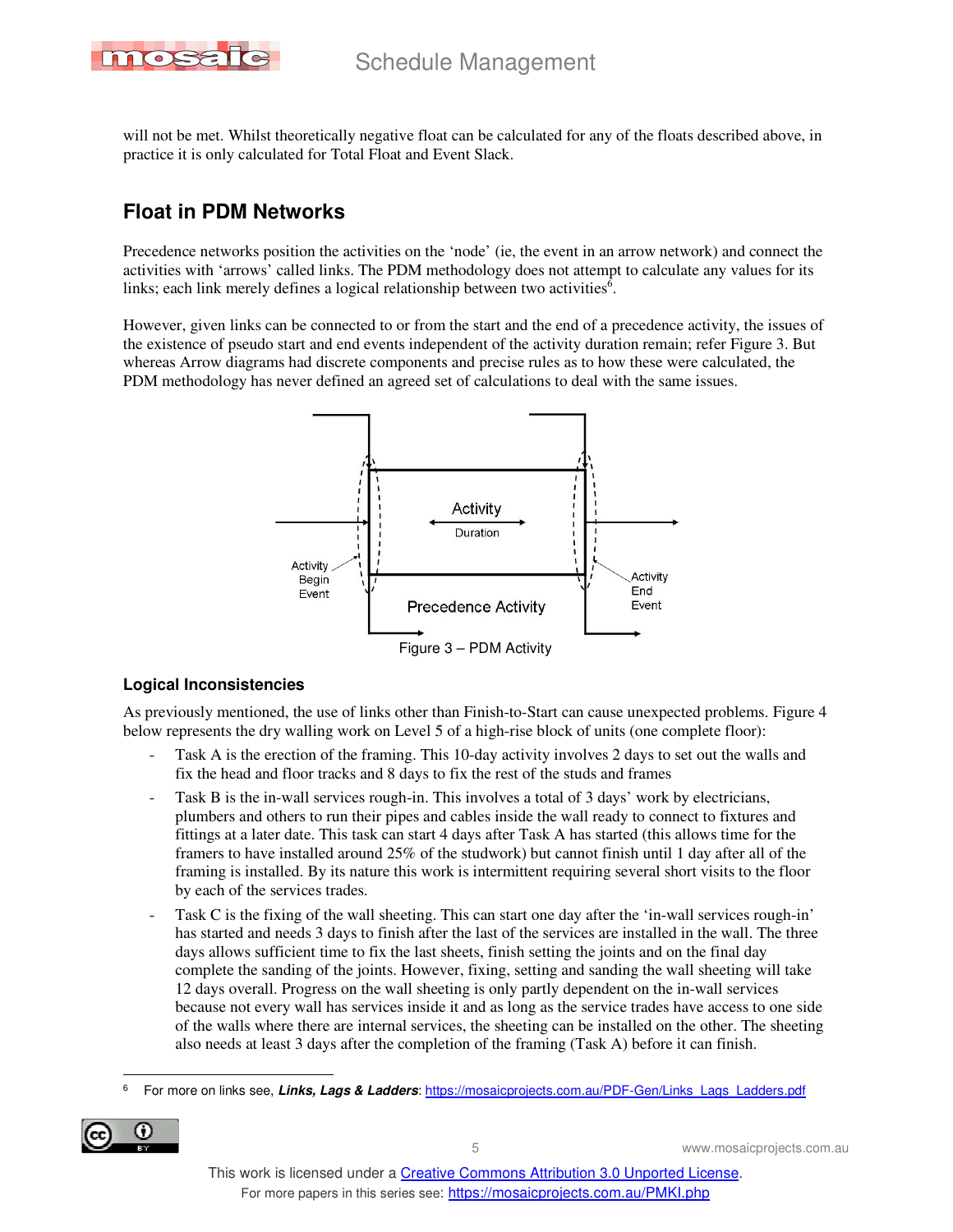





The situation in Figure 4 represents the optimum situation. Task B starts 4 days after Task A allowing Task C to start one day later. Task B finishes 1 day after Task A allowing Task C to complete 12 days after it started. The overall duration of this work is 4 days at the start of Task A, plus 1 day at the start of Task B plus the full 12 days for task C totalling 17 days' work.

The calculation of Float in this situation is interesting! Only the first 4 days work of Task A are actually critical, and only the first day's work of Task B is critical. Looking at the completions, Task B can finish on Day 11 (10 days' work on Task A plus one day to finish off Task B). However, Task B has a Finish-to-Finish relationship to Task C of FF+3. This means Task B does not have to finish until Day 14, which would still allow the 3 days (day 15, 16 and 17) needed to complete the wall sheeting. Given Task B can finish on Day 11, but its finish could be delayed until Day 14, and this delay will have no effect on any other work, arguably the completion of Task B has 3 days Free Float (but not the whole task). A similar conundrum exists with Task A; it can finish up to 3 days late and will only delay the finish of Task B which has 3 days float.

All of the above 'floats' have relevance but are rarely considered. To provide a complete picture, the calculations in a standard Precedence network should assess the situation at the start of the activity (the Start Event) and the completion of the activity (End Event).



Figure 5

Unfortunately, very few of today's software tools will resolve the situation in Fig. 4 satisfactorily. Most will delay Task B to comply with its finish link and schedule Task B from Day 9 to Day 11. The consequence of this is to push the start of Task C to Day 10 and the end of the three tasks to Day 21. This effect is described

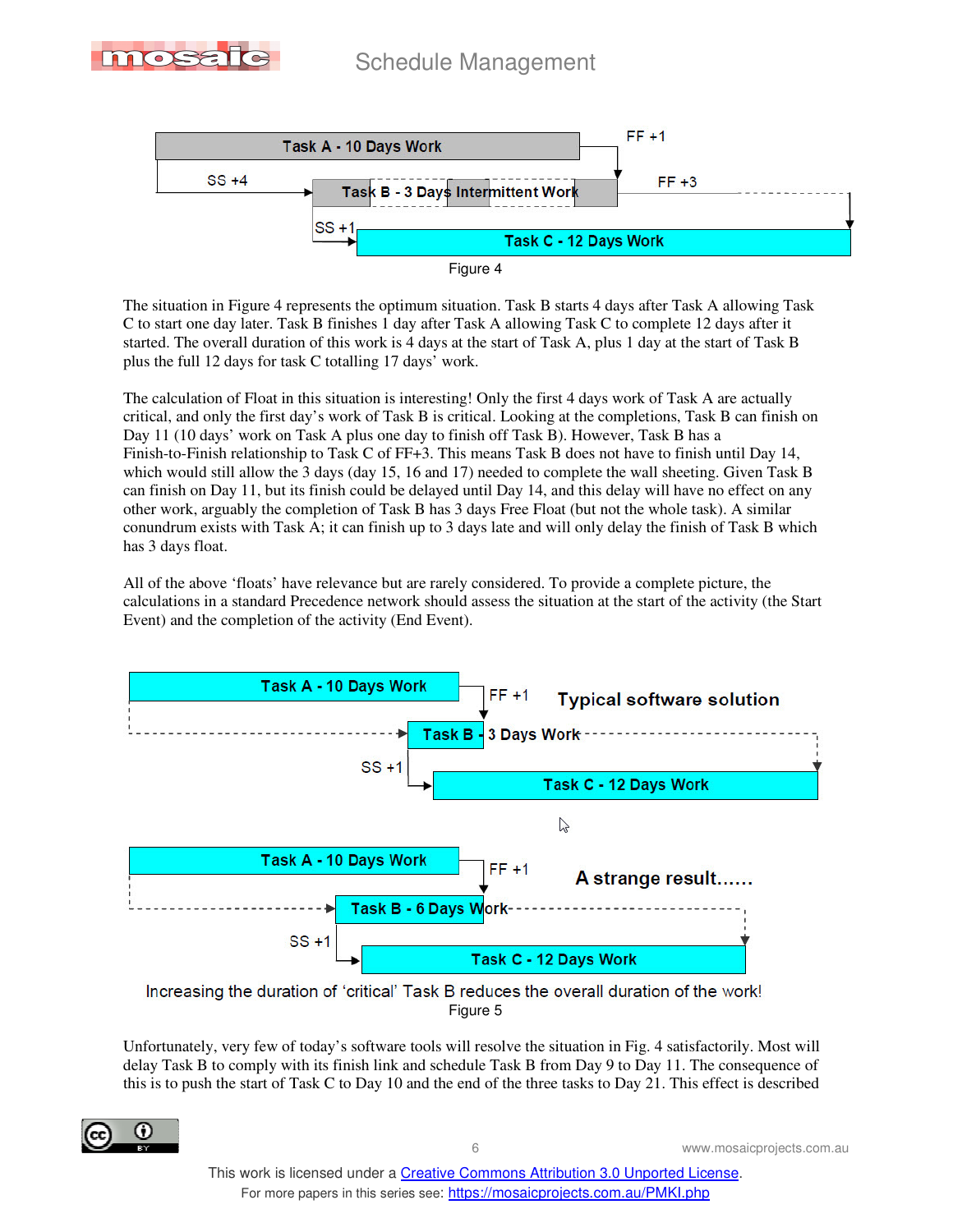

as *lag drag*<sup>7</sup> – see Figure 5 above. Paradoxically, in this situation the whole of Task B is critical, but increasing the duration of Task B actually reduces the overall time for the three tasks to complete.

#### **PDM float Calculations**

As a consequence of these limitations, the only two 'floats' that can be reliably calculated in a PDM schedule are the Total Float that is calculated from data contained within the activity/task and Free Float which is calculated by measuring the time gap between the Early Finish of the preceding task and the earliest of the Early Starts of its successors. Calculating the other floats, described in the ADM network above, for a PDM network depend on whether the activity is allowed to stretch, split or is schedule contiguously to meet the latest of the 'early start' conditions imposed by different link types (sometime causing *'lag drag'*<sup>7</sup> ).

As already stated, the calculation of Total Float in a PDM network is contained within the activity and is basically the same as for an ADM activity. The calculation of TF is either:

- LFT EFT
- or more universally correct, LFT EST Dur.

The calculation of Free Float in a PDM network is more complex!





The three tasks shown in Figure 6 are part of a larger network. There are tasks after Y and Z, before X, and where both of the hexagons are shown. The calculation of Free Float for Task X defines the time gap between the early finish of the task and the earliest start of any of its successors.

The calculation requires data from all of the task's successors (which is an unknown, unconstrained number – there can be many succeeding links). This complication is probably the reason FF was not regularly calculated by many early PDM software tools, only after the processing power of computers improved dramatically in the 1990s has the calculation of FF become routine.

<sup>7</sup> For more on lag drag see, **Links, Lags & Ladders**: https://mosaicprojects.com.au/PDF-Gen/Links\_Lags\_Ladders.pdf



 $\ddot{\phantom{a}}$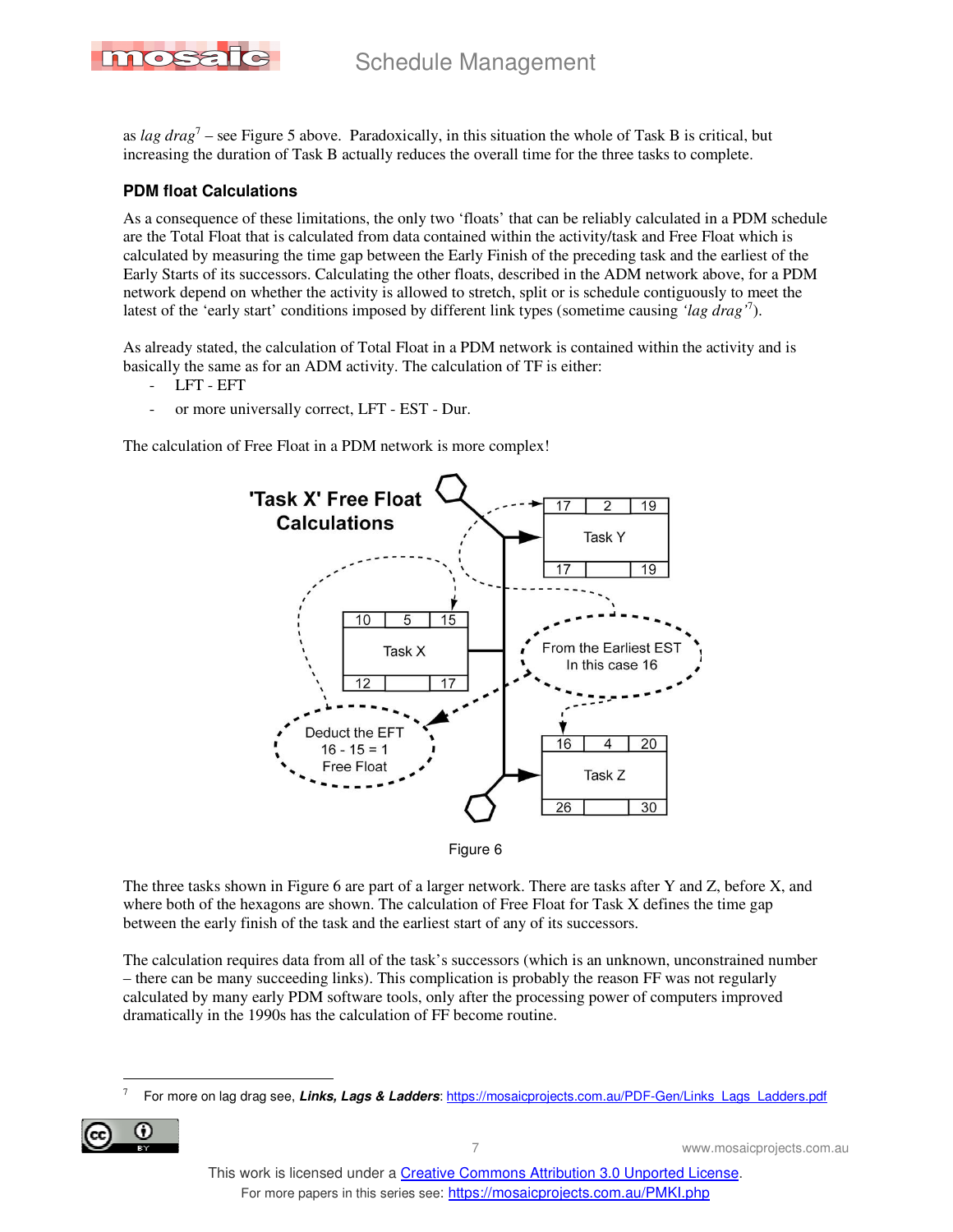

The calculation shown in Figure 6 is the simplest option. As soon as some of the successors to Task X are connected using Start-to-Start or Finish-to-Finish links the amount of free float becomes dependent on how any conflicting schedule information from the different links is interpreted by the software and the rules set by the scheduler.

The last time I had the privilege to hear Dr. John Fondahl speak, shortly before his death in 2008, he was still opposed to the use of SS and FF links because of the analytical issues of lag drag, etc. But if you create a PDM schedule using FS links exclusively, you effectively have an ADM schedule! It's just arguably easer to edit the logic by changing links.

#### **Practical Considerations**

The predominance of PDM is absolute, well over 95% of the software used by schedulers today cannot create an ADM schedule<sup>8</sup> and probably 99% of schedulers under the age of 40 have never seen or used an ADM schedule. What's needed to advance the practice of scheduling is a standardised way of dealing with calculation conflicts in PDM schedules; the problems are well known<sup>9</sup>, but the solution has been elusive. To date a standardised solution has not been achieved and consequently, with the exception of total float, float in a PDM schedule is uncertain.

From a practical perspective this creates two issues of paramount importance:

- Resources levelling and smoothing is completely reliant on having access to accurate and understandable float values. The absence of these means the scheduling algorithms are likely to be less efficient.
- Contract management relies on clearly defining critical and non-critical activities and knowing how much flexibility (float) is reasonably available on the non-critical activities.

The lack of defined calculations for most of the float values in a PDM schedule must reduce the overall value of the schedule model compared to more rigorous approaches. How important this reduction in schedule integrity is, is questionable. Certainly, there has to be some loss of value, what's not determined is, is the loss of value generally significant?

If scheduling is a modelling process designed to affect the future behaviours of people working on the project (ie, persuade them to work to the plan), other factors may be more important<sup>10</sup>. However, from an analytical view point, any loss of accuracy is undesirable and this paper has clearly demonstrated PDM has less rigour in its float calculations than ADM.

\_\_\_\_\_\_\_\_\_\_\_\_\_\_\_\_\_\_\_\_\_\_\_\_\_\_\_\_\_

8 The Micro Planner range is one notable exception – the origins of this software was derived from the ICL PERT mainframe software. See: http://www.microplanning.com.au/

<sup>10</sup> For more on this topic see **Scheduling in the Age of Complexity**: https://mosaicprojects.com.au/PDF\_Papers/P089\_Schduling\_in\_the\_Age\_of\_Complexity.pdf



 $\overline{a}$ 

<sup>9</sup> See, **Links, Lags & Ladders**: https://mosaicprojects.com.au/PDF-Gen/Links\_Lags\_Ladders.pdf